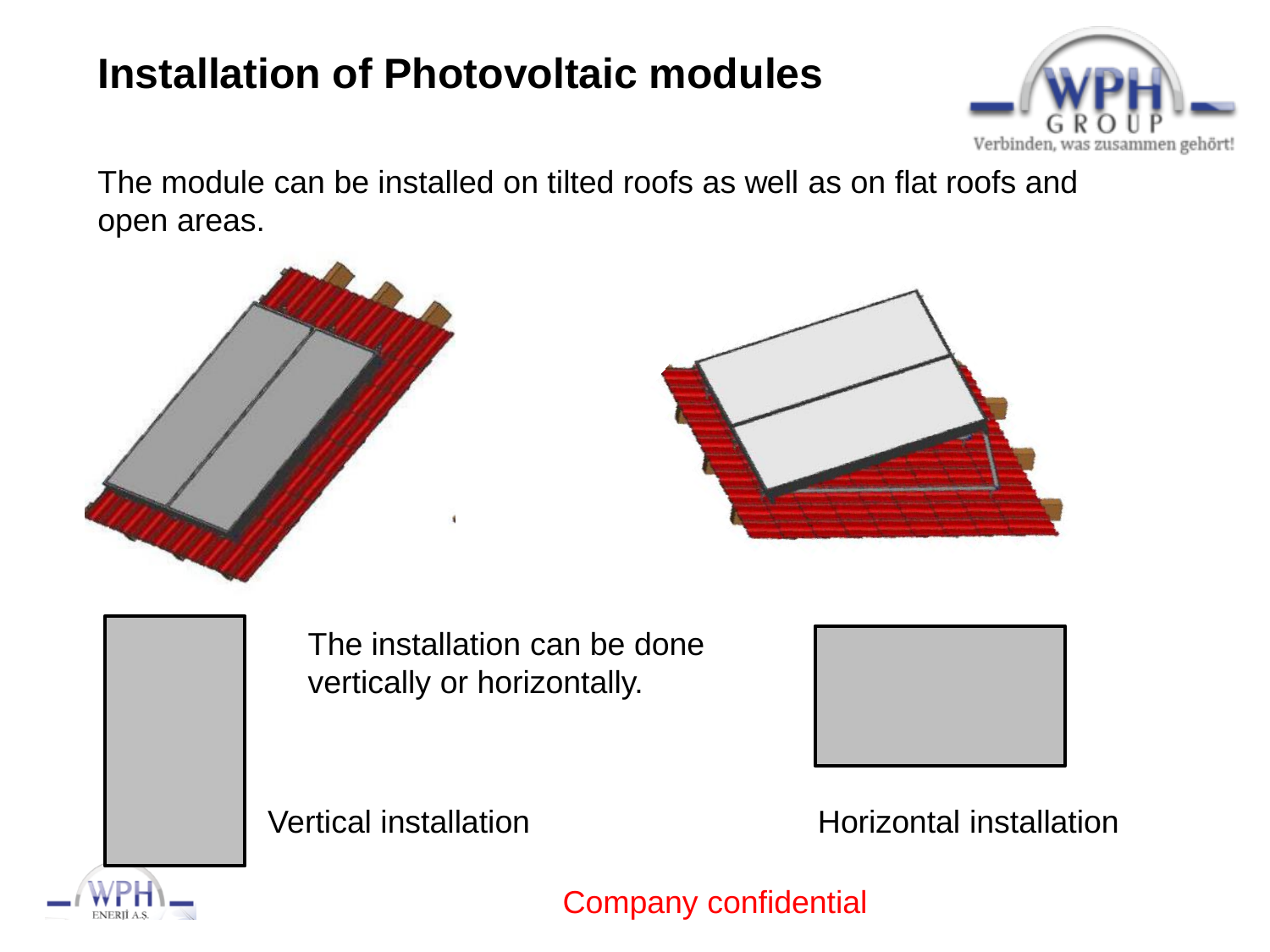## **Distance of the modules due to installation on flat roofs or open areas**



The majority of buildings in Turkey have a flat roof. In these cases as well as in open areas the modules have to be elevated by special mounting systems. A more steep angle provides a larger shadowing. The distance between the rows of the modules is getting larger, allowing less modules to be installed on a given roof size.



An elevation angle of 15 degrees provides a good compromise between earnings and shadowing. In addition there is still a certain self cleaning effect.

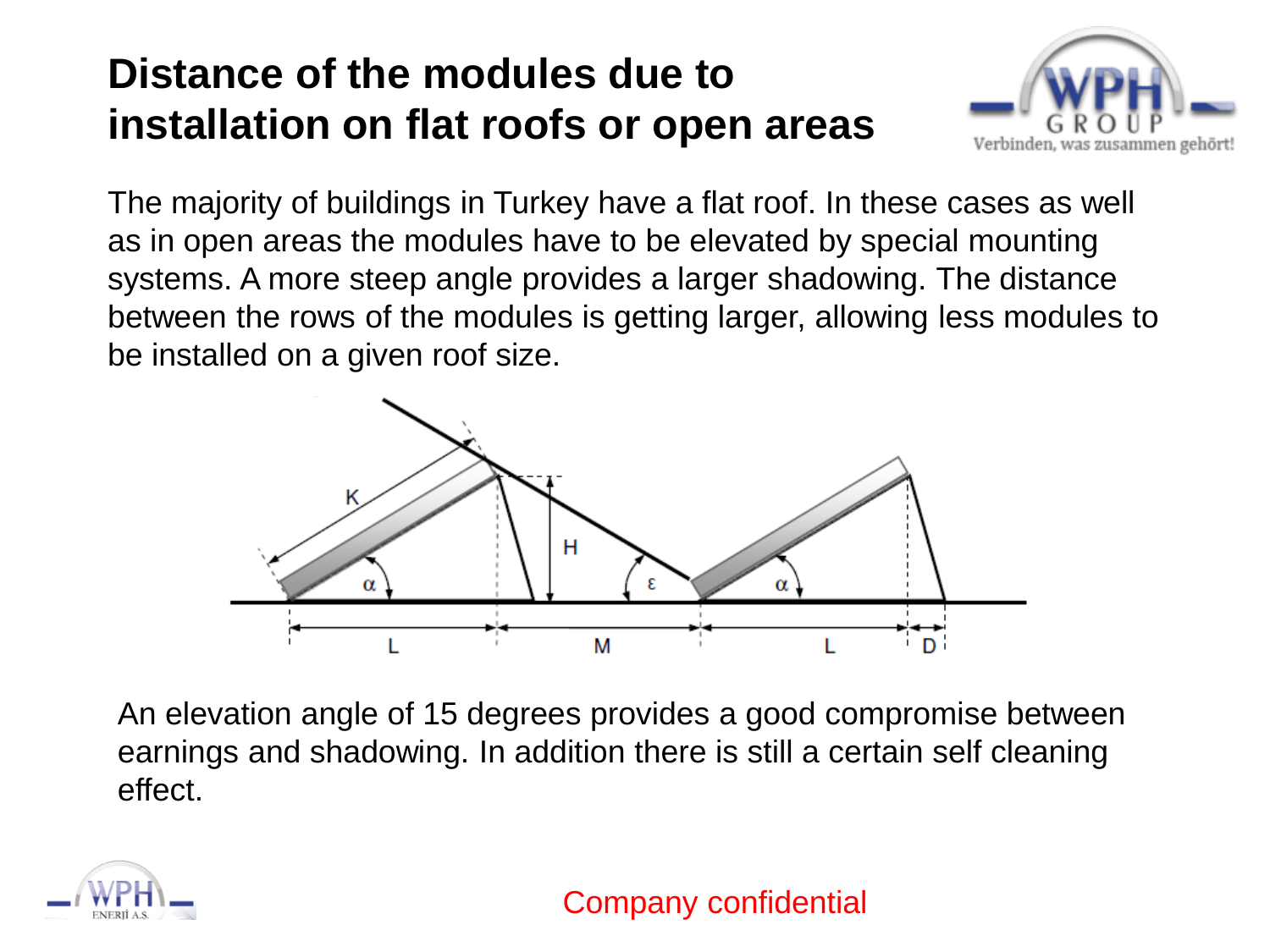## **Example of roof layouts (1/3), flat roof**





| Roof size/area:                       | $8.0 \times 8.0$ m / 64 sqm         |
|---------------------------------------|-------------------------------------|
| Module size/performance:              | $1.6 \times 1.0 \text{ m}$ / 290 Wp |
| Installation:                         | vertical                            |
| Number of PV-modules:                 | -21                                 |
| Electrical power output; output/area: | 6.09 KWp; 95 Wp/sqm                 |

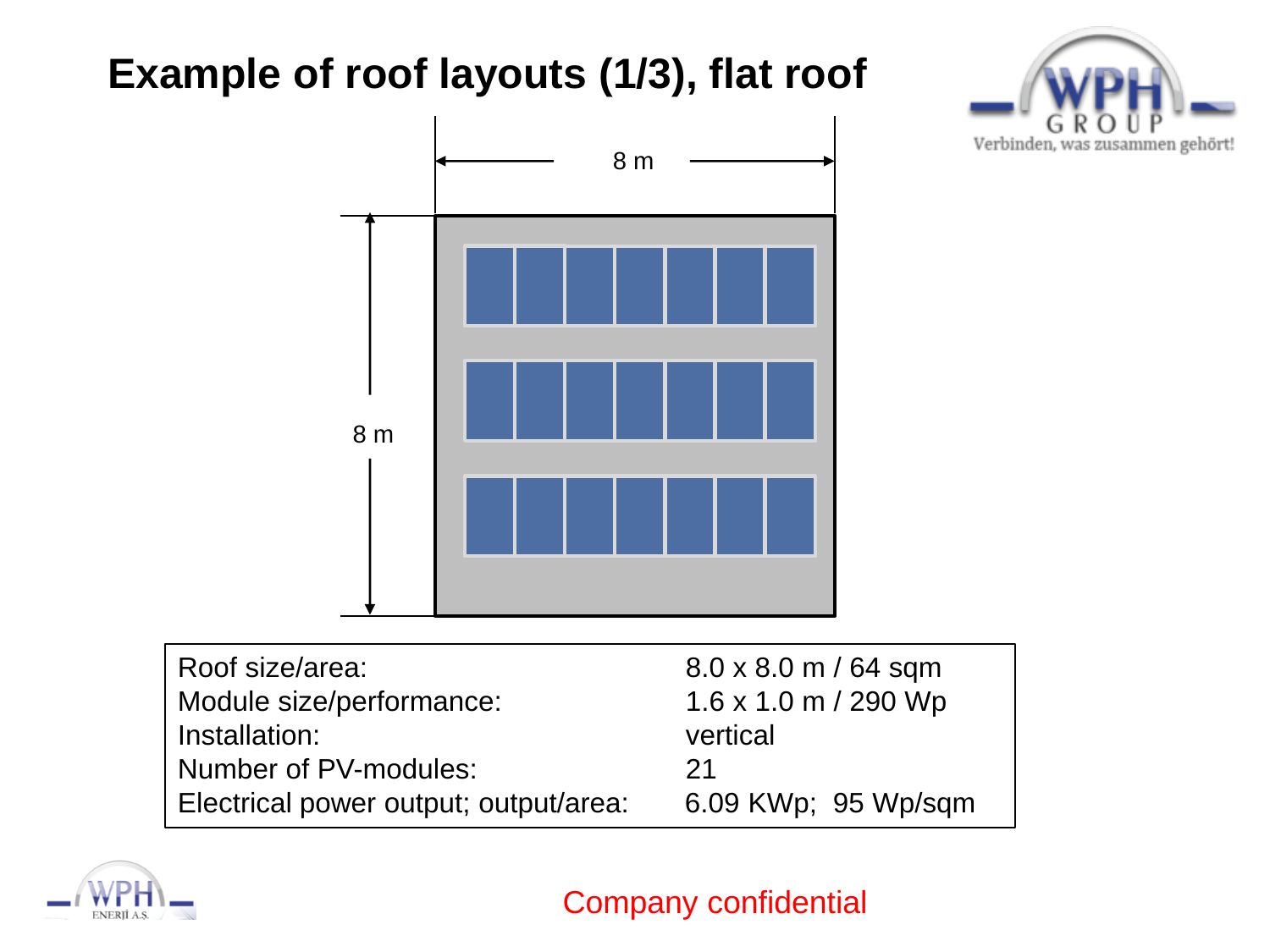# **Example of roof layouts(2/3), flat roof**